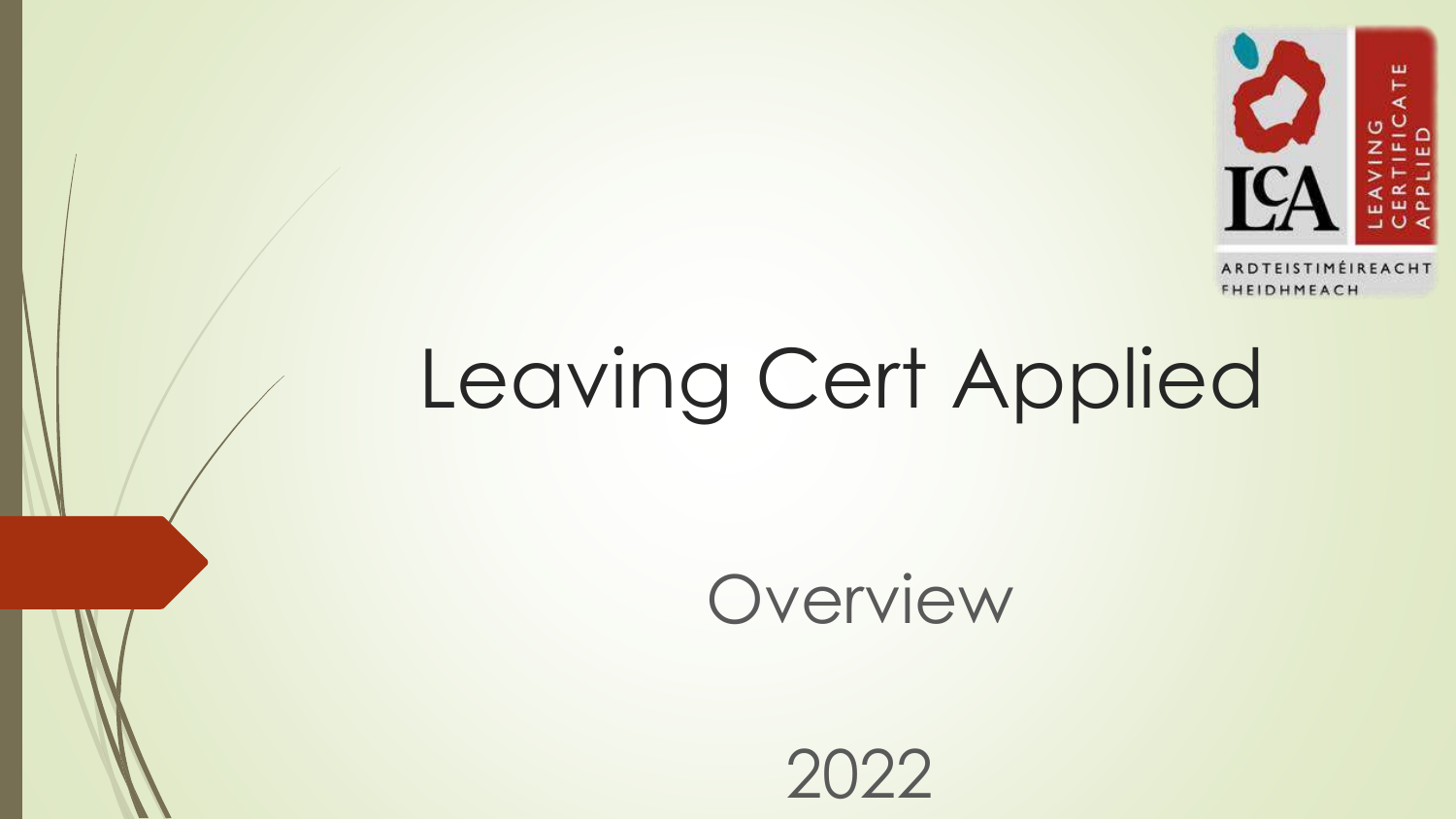### What is leaving cert applied



• The leaving cert applied is a two year leaving certificate available to students who wish to follow a practical leaving certificate programme with a vocational focus.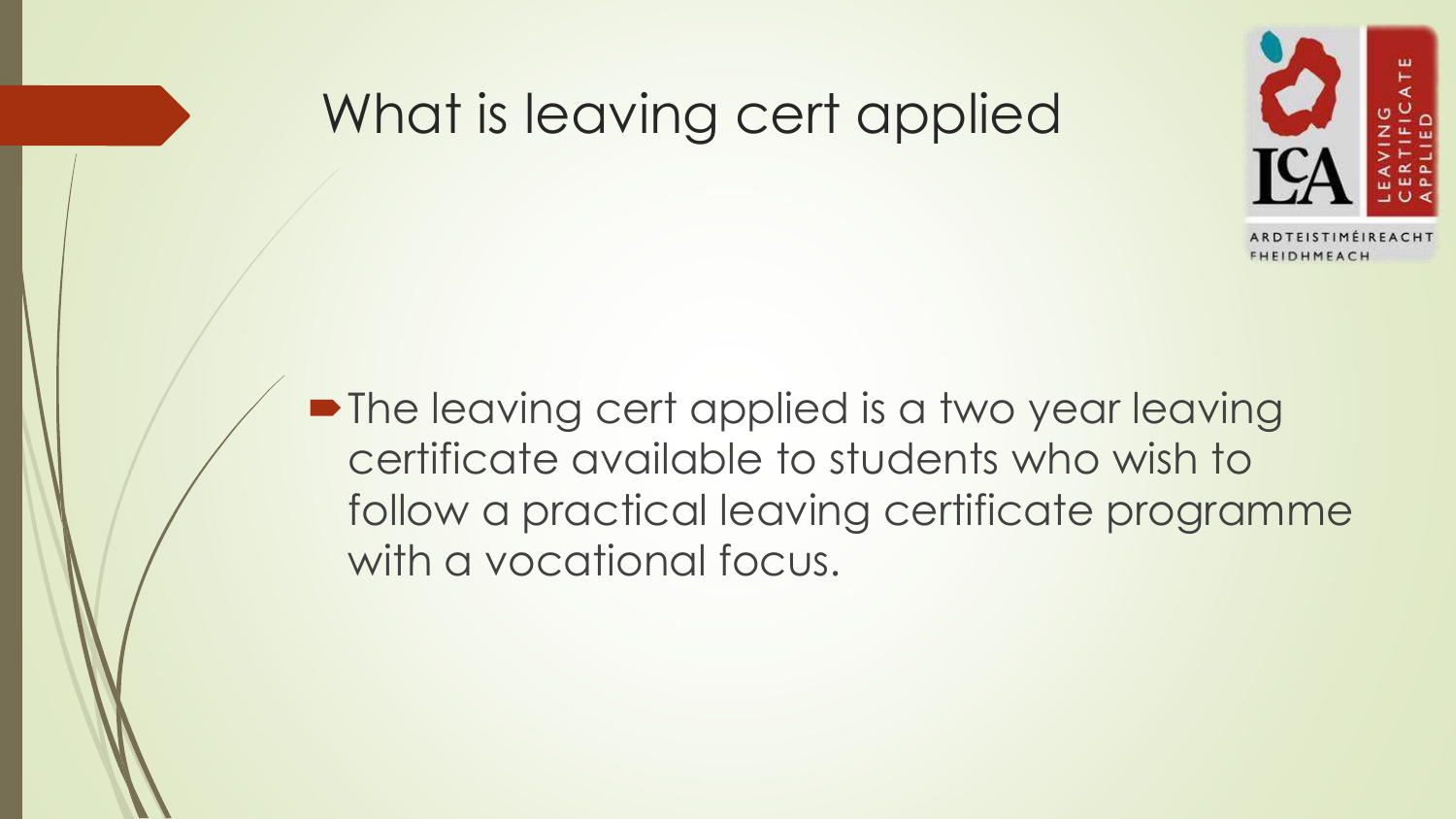### Subjects offered in leaving cert applied

- Mathematical application
- **English and communication**
- $\blacksquare$  Irish
- **French/Spanish**
- Social education
- **Engineering**
- Graphics and construction
- Hotel and catering
- Information technology
- Guidance
- Art
- **Leisure and recreation**
- **•** Vocational preparation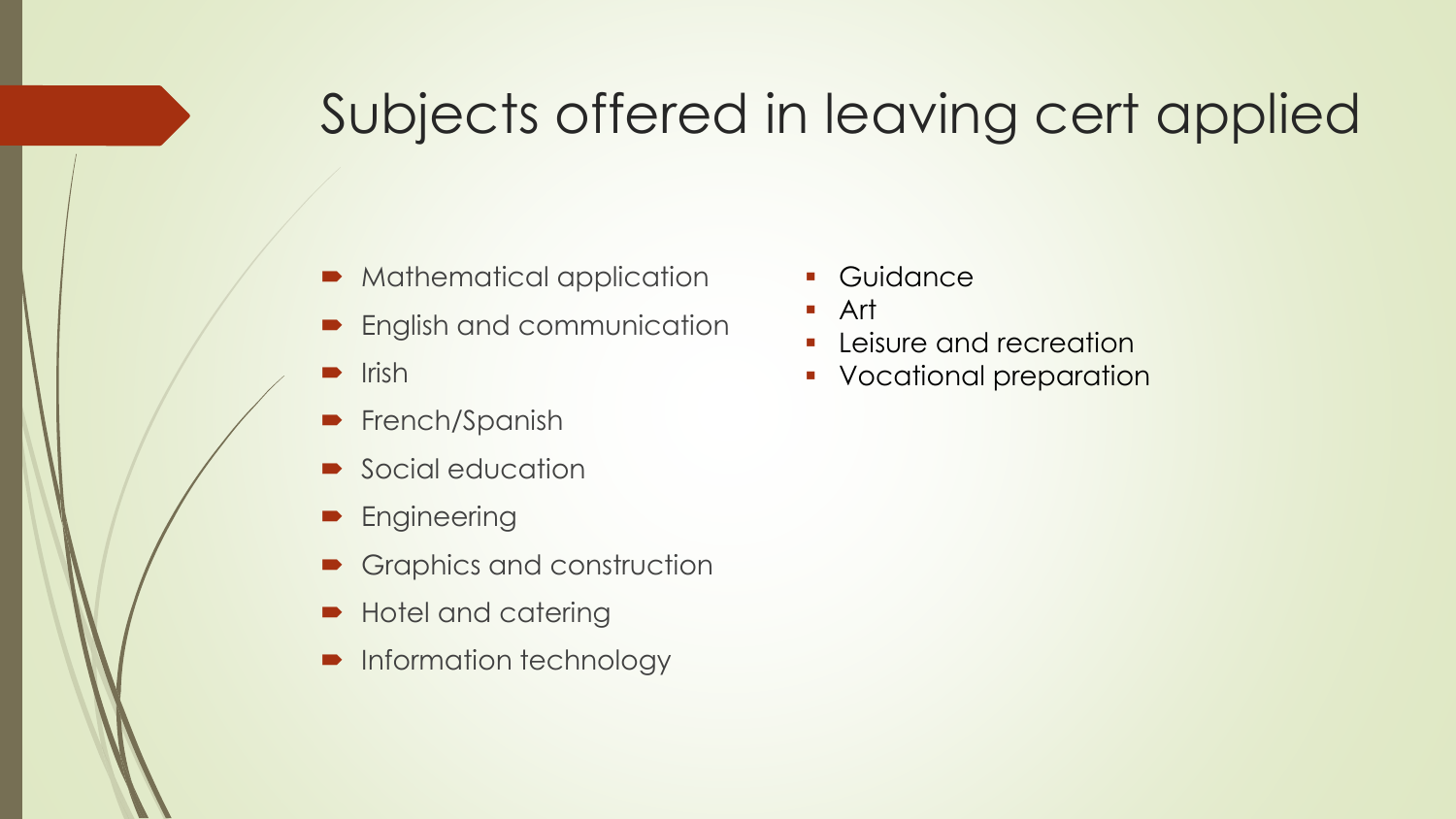## What is different about leaving cert applied

- More practical leaving cert programme
- More emphasis on work experience
- More project work 7 tasks over 2 years
	- 7 interviews over 2 years
- More teamwork
- Less emphasis on the final examination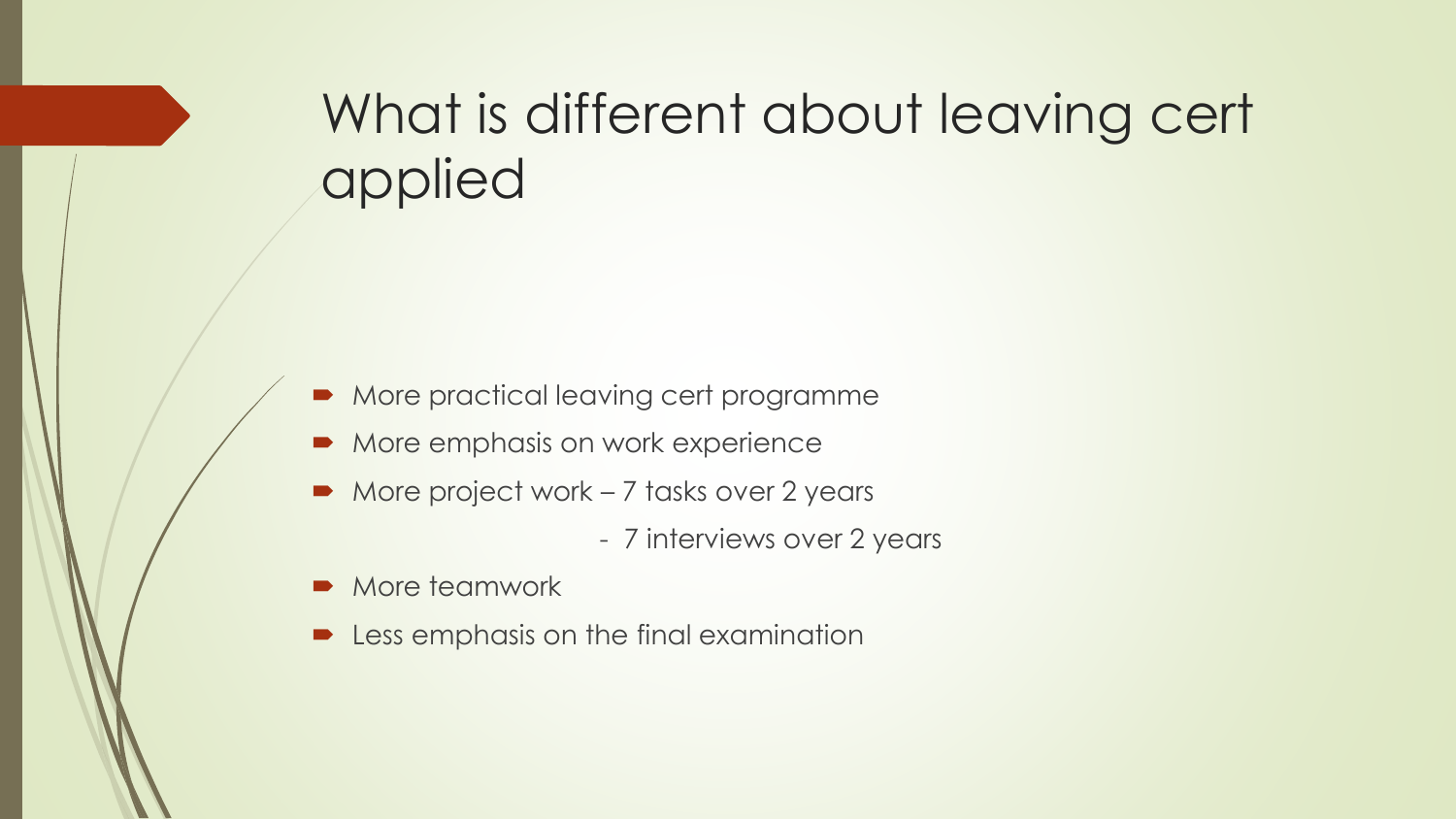### Credits not points



 As students complete and submit their leaving cert applied coursework, they are awarded what are called credits. There are 200 credits available in total which are awarded as follows:

#### **Assessment**

Satisfactory completion of modules(class work) 62 credits (31%) 7 student tasks 70 credits (35%) Final examinations 68 credits (34%) **Total 200 credits**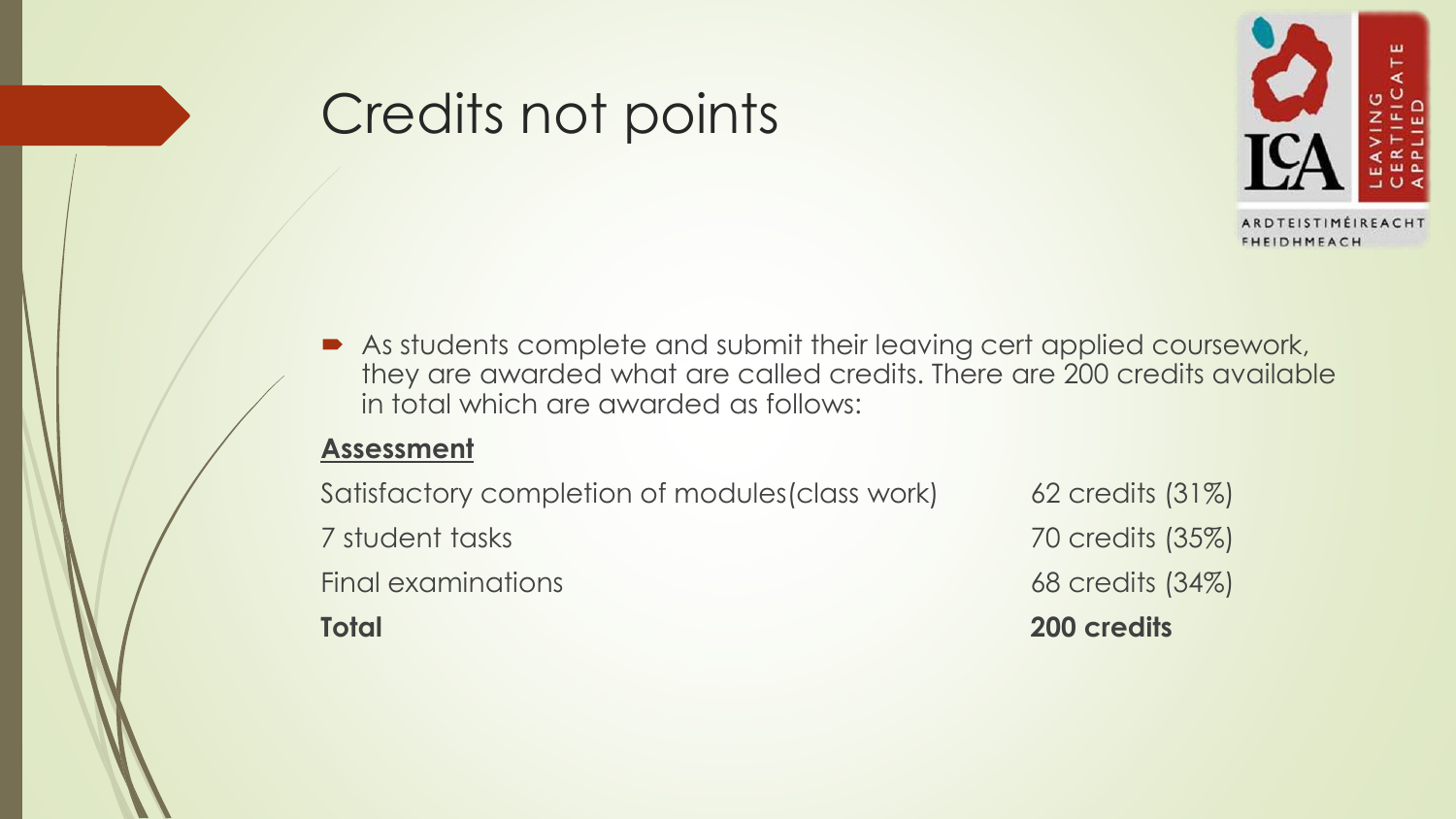

### Certificate awarded at 3 levels

■ Pass 60-69% (120-139 credits) ■ Merit 70-84% (140-169 credits) ■ Distinction 85-100% (170-200 credits)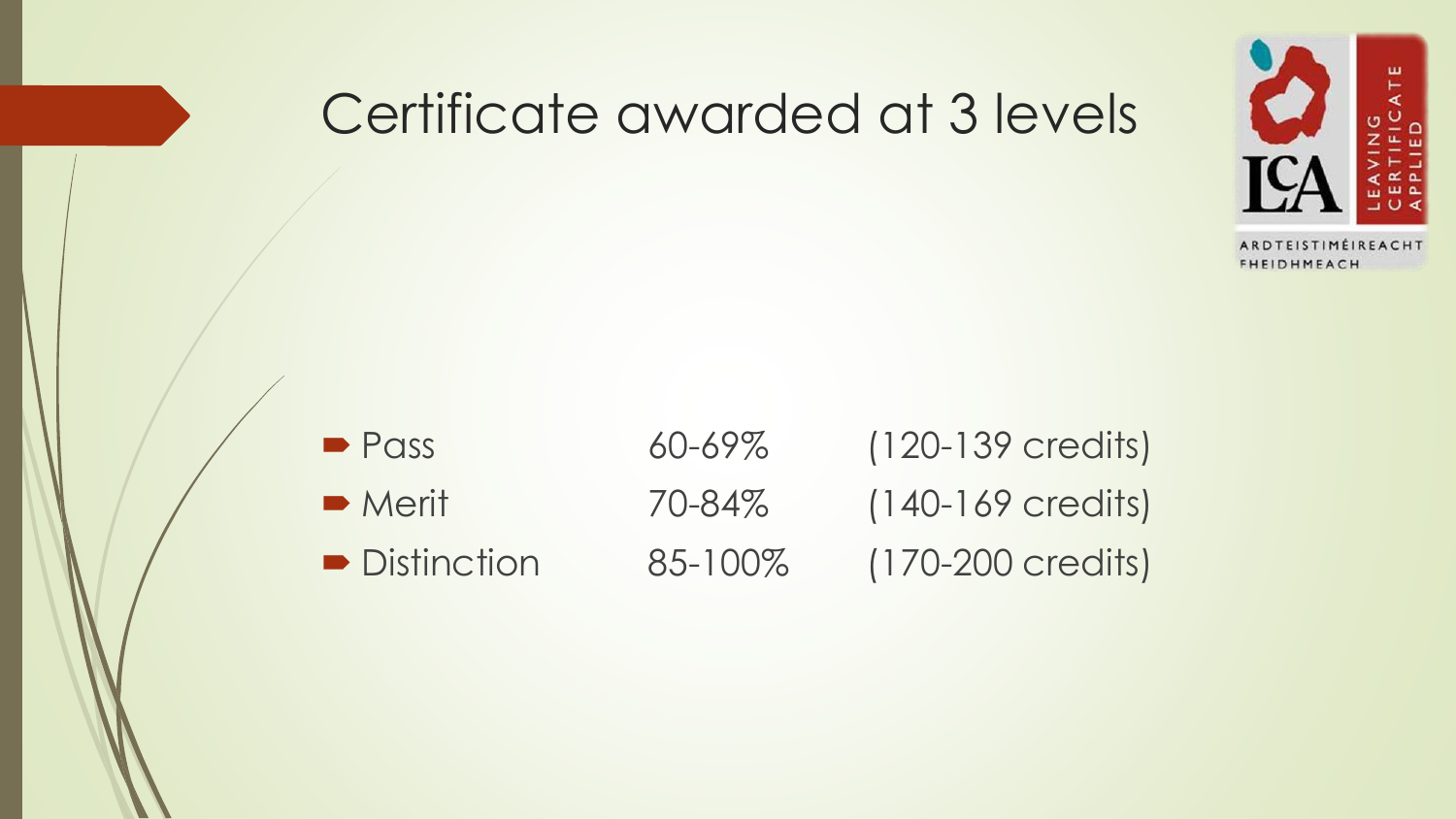# SOLAS

An tSeirbhís Oideachais Leanúnaigh agus Scileanna Further Education and Training Authority



**Employers**



etb Bord Oideachais agus

Oiliúna Dhún na nGall Donegal Education and Training Board



Leaving Cert Applied/Apprenticeships 2022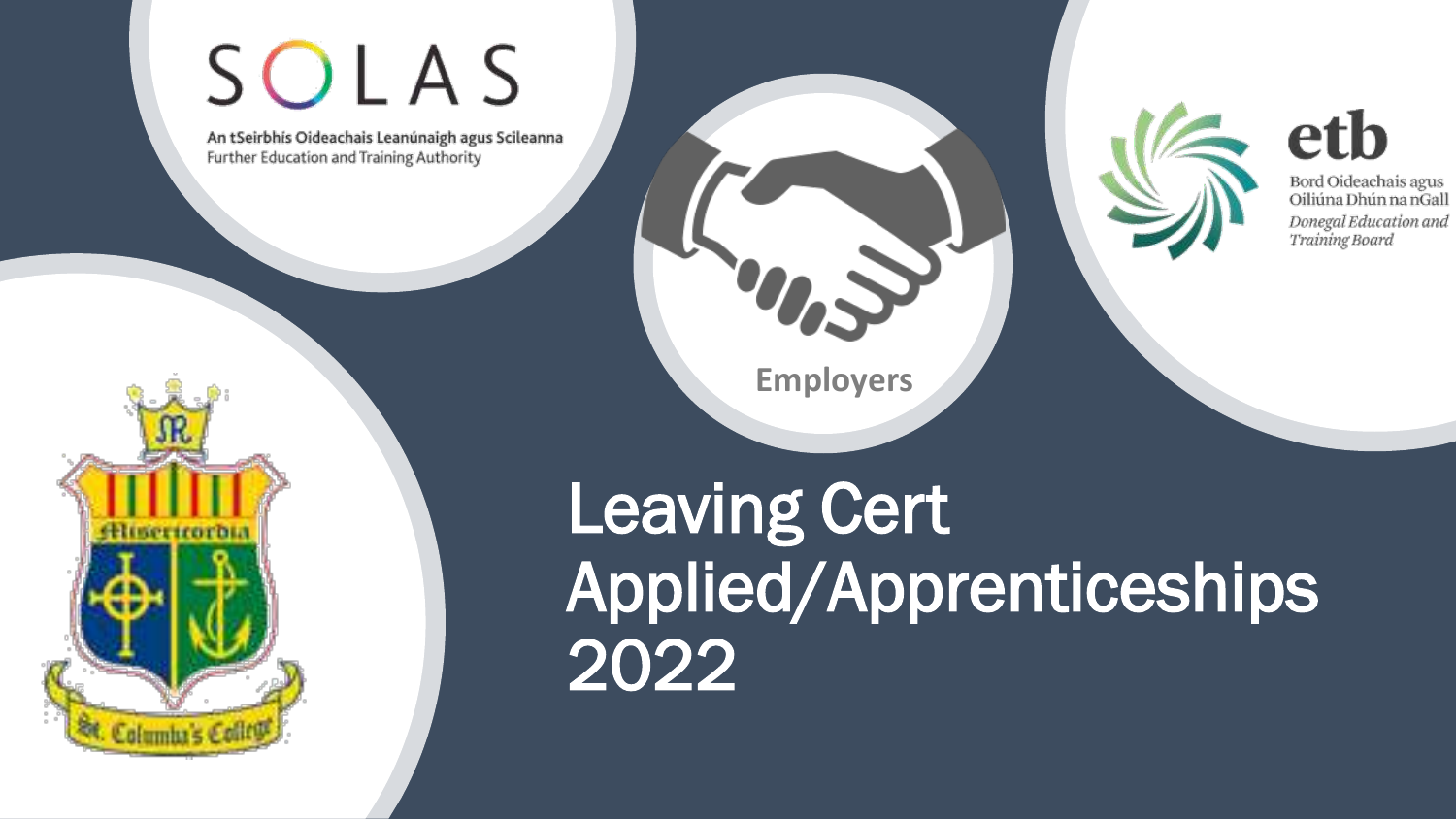## Pathways to the world of work



Directly into employment after

leaving school. Going to college or university.

Doing an apprenticeship.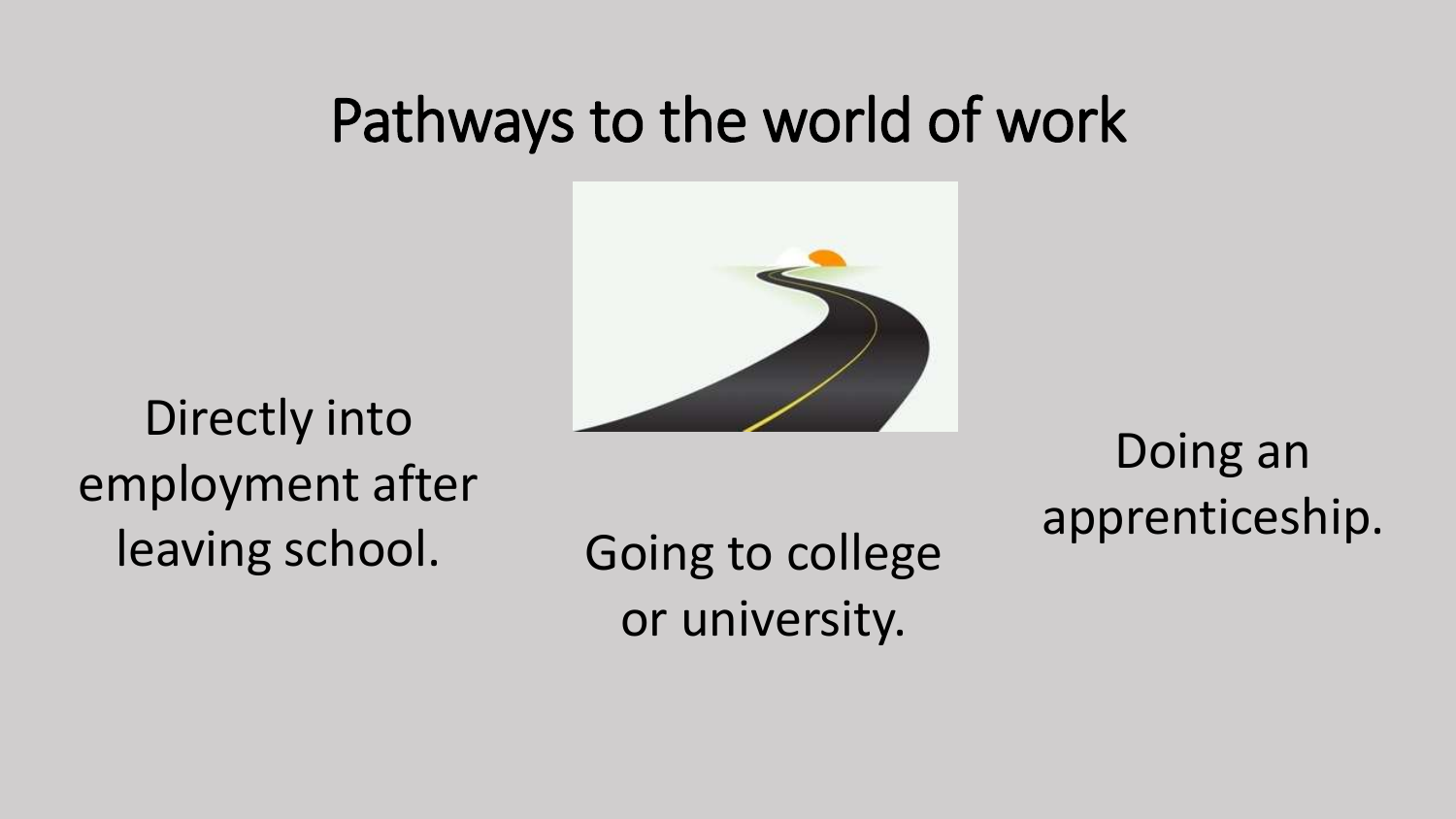# Apprenticeships

### 'Exciting times' ahead for Apprentices.

Why not earn **cash** as you learn the **skills** of your **dream profession**. Ie.

#### **27 Traditional craft apprenticeships**.

**25 New occupational apprenticeships** to be approved by 2020 in

- Software development
- Medical devices
- Insurance
- Financial services
- Accountancy
- Logistics
- Hospitality